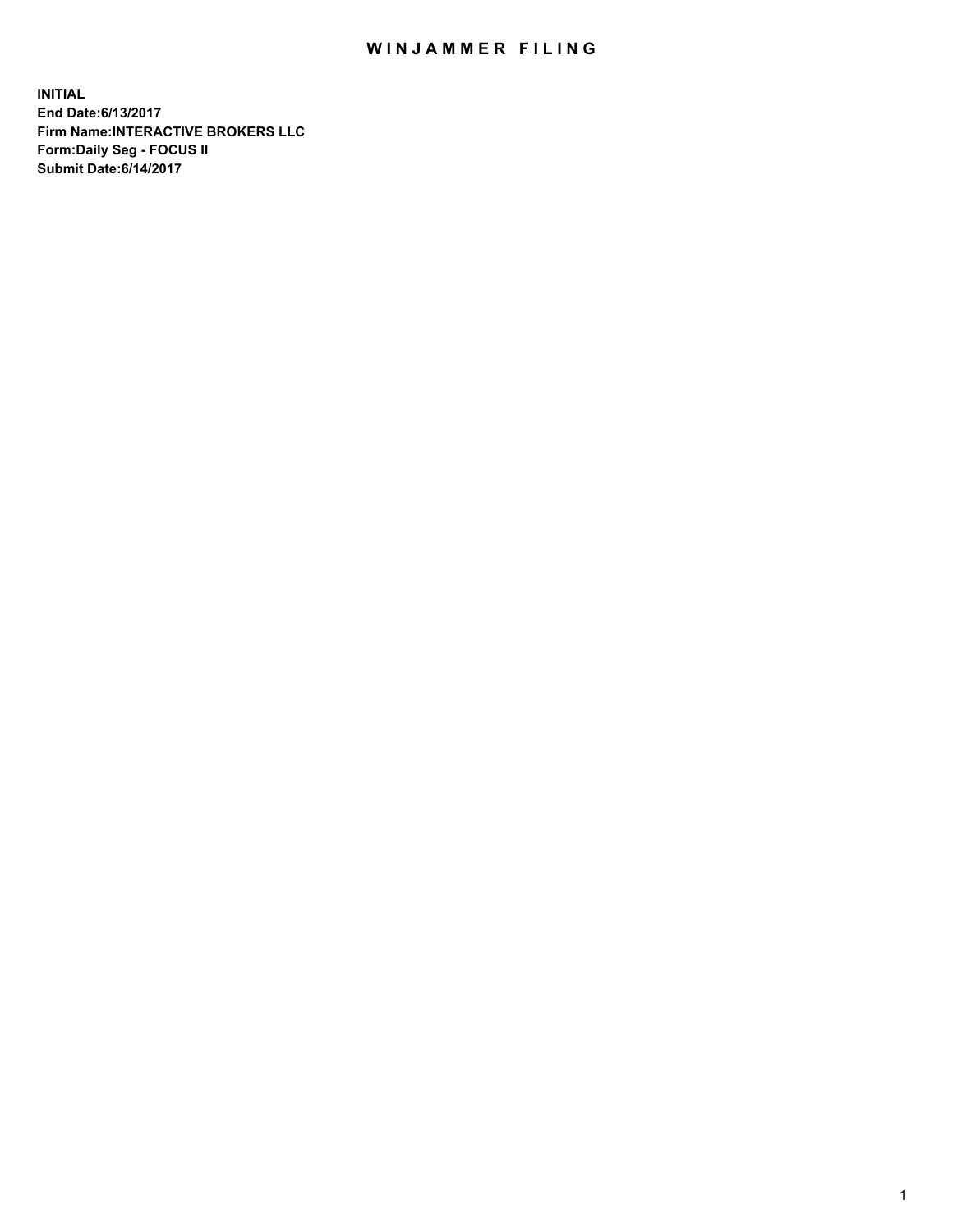## **INITIAL End Date:6/13/2017 Firm Name:INTERACTIVE BROKERS LLC Form:Daily Seg - FOCUS II Submit Date:6/14/2017 Daily Segregation - Cover Page**

| Name of Company<br><b>Contact Name</b><br><b>Contact Phone Number</b><br><b>Contact Email Address</b>                                                                                                                                                                                                                          | <b>INTERACTIVE BROKERS LLC</b><br>James Menicucci<br>203-618-8085<br>jmenicucci@interactivebrokers.c<br>om |
|--------------------------------------------------------------------------------------------------------------------------------------------------------------------------------------------------------------------------------------------------------------------------------------------------------------------------------|------------------------------------------------------------------------------------------------------------|
| FCM's Customer Segregated Funds Residual Interest Target (choose one):<br>a. Minimum dollar amount: ; or<br>b. Minimum percentage of customer segregated funds required:%; or<br>c. Dollar amount range between: and; or<br>d. Percentage range of customer segregated funds required between:% and%.                          | $\overline{\mathbf{0}}$<br>0<br>155,000,000 245,000,000<br>0 <sub>0</sub>                                  |
| FCM's Customer Secured Amount Funds Residual Interest Target (choose one):<br>a. Minimum dollar amount: ; or<br>b. Minimum percentage of customer secured funds required:%; or<br>c. Dollar amount range between: and; or<br>d. Percentage range of customer secured funds required between:% and%.                            | $\overline{\mathbf{0}}$<br>$\overline{\mathbf{0}}$<br>80,000,000 120,000,000<br>00                         |
| FCM's Cleared Swaps Customer Collateral Residual Interest Target (choose one):<br>a. Minimum dollar amount: ; or<br>b. Minimum percentage of cleared swaps customer collateral required:% ; or<br>c. Dollar amount range between: and; or<br>d. Percentage range of cleared swaps customer collateral required between:% and%. | $\overline{\mathbf{0}}$<br>$\overline{\mathbf{0}}$<br>0 <sub>0</sub><br><u>00</u>                          |

Attach supporting documents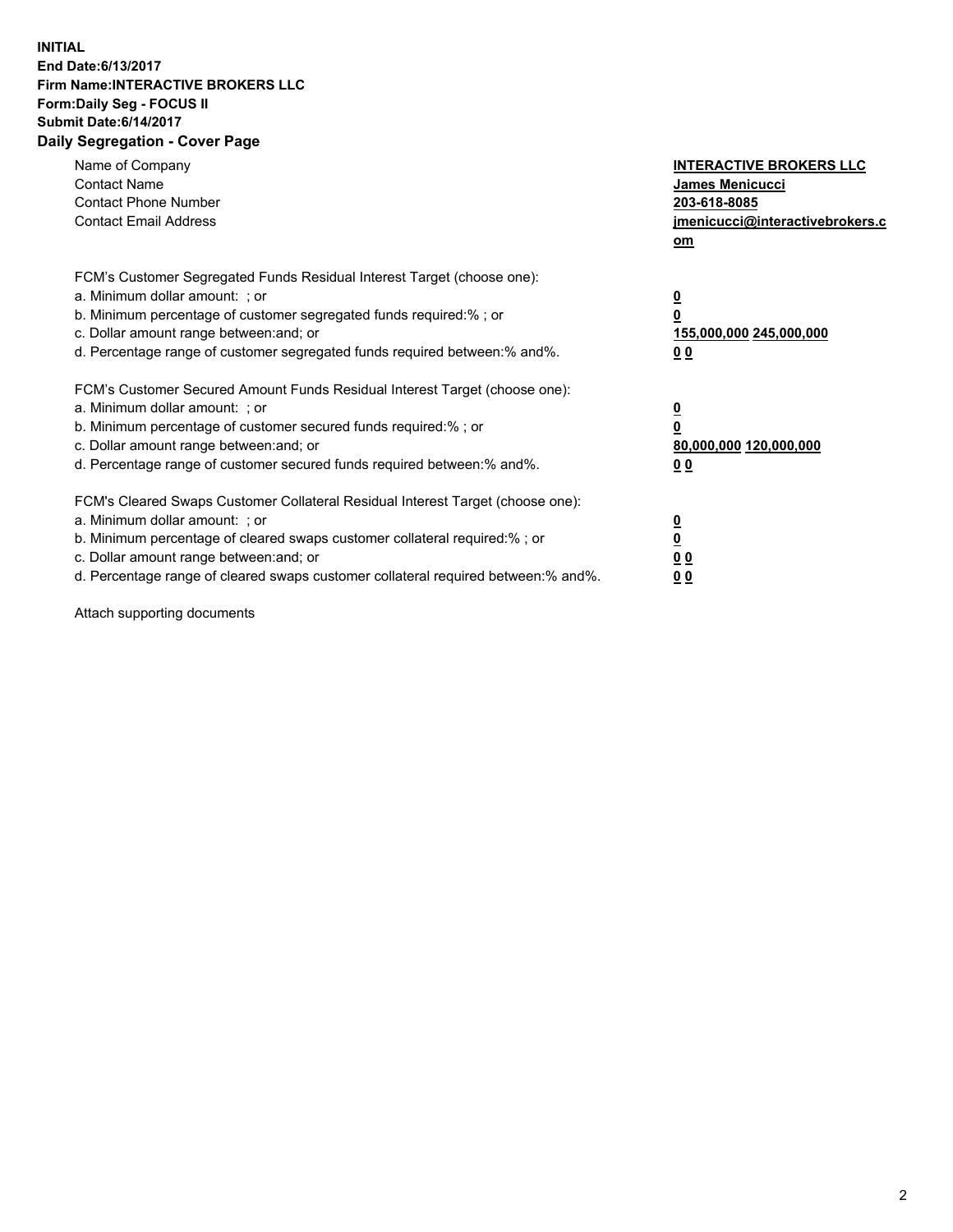## **INITIAL End Date:6/13/2017 Firm Name:INTERACTIVE BROKERS LLC Form:Daily Seg - FOCUS II Submit Date:6/14/2017 Daily Segregation - Secured Amounts**

|     | Dany Oogrogaach - Ocearea Amounte                                                                          |                                  |
|-----|------------------------------------------------------------------------------------------------------------|----------------------------------|
|     | Foreign Futures and Foreign Options Secured Amounts                                                        |                                  |
|     | Amount required to be set aside pursuant to law, rule or regulation of a foreign                           | $0$ [7305]                       |
|     | government or a rule of a self-regulatory organization authorized thereunder                               |                                  |
| 1.  | Net ledger balance - Foreign Futures and Foreign Option Trading - All Customers                            |                                  |
|     | A. Cash                                                                                                    | 352,745,414 [7315]               |
|     | B. Securities (at market)                                                                                  | $0$ [7317]                       |
| 2.  | Net unrealized profit (loss) in open futures contracts traded on a foreign board of trade                  | -8,068,934 [7325]                |
| 3.  | Exchange traded options                                                                                    |                                  |
|     | a. Market value of open option contracts purchased on a foreign board of trade                             | 77,044 [7335]                    |
|     | b. Market value of open contracts granted (sold) on a foreign board of trade                               | $-14,545$ [7337]                 |
| 4.  | Net equity (deficit) (add lines 1.2. and 3.)                                                               | 344,738,979 [7345]               |
| 5.  | Account liquidating to a deficit and account with a debit balances - gross amount                          | 11,204 [7351]                    |
|     | Less: amount offset by customer owned securities                                                           | 0 [7352] 11,204 [7354]           |
| 6.  | Amount required to be set aside as the secured amount - Net Liquidating Equity                             | 344,750,183 [7355]               |
|     | Method (add lines 4 and 5)                                                                                 |                                  |
| 7.  | Greater of amount required to be set aside pursuant to foreign jurisdiction (above) or line                | 344,750,183 [7360]               |
|     | 6.                                                                                                         |                                  |
|     | FUNDS DEPOSITED IN SEPARATE REGULATION 30.7 ACCOUNTS                                                       |                                  |
| 1.  | Cash in banks                                                                                              |                                  |
|     | A. Banks located in the United States                                                                      | 51,957,787 [7500]                |
|     | B. Other banks qualified under Regulation 30.7                                                             | 0 [7520] 51,957,787 [7530]       |
| 2.  | <b>Securities</b>                                                                                          |                                  |
|     | A. In safekeeping with banks located in the United States                                                  | 343,603,850 [7540]               |
|     | B. In safekeeping with other banks qualified under Regulation 30.7                                         | 0 [7560] 343,603,850 [7570]      |
| 3.  | Equities with registered futures commission merchants                                                      |                                  |
|     | A. Cash                                                                                                    | $0$ [7580]                       |
|     | <b>B.</b> Securities                                                                                       | $0$ [7590]                       |
|     | C. Unrealized gain (loss) on open futures contracts                                                        | $0$ [7600]                       |
|     | D. Value of long option contracts                                                                          | $0$ [7610]                       |
|     | E. Value of short option contracts                                                                         | 0 [7615] 0 [7620]                |
| 4.  | Amounts held by clearing organizations of foreign boards of trade                                          |                                  |
|     | A. Cash                                                                                                    | $0$ [7640]                       |
|     | <b>B.</b> Securities                                                                                       | $0$ [7650]                       |
|     | C. Amount due to (from) clearing organization - daily variation                                            | $0$ [7660]                       |
|     | D. Value of long option contracts                                                                          | $0$ [7670]                       |
|     | E. Value of short option contracts                                                                         | 0 [7675] 0 [7680]                |
| 5.  | Amounts held by members of foreign boards of trade                                                         |                                  |
|     | A. Cash                                                                                                    | 80,301,992 [7700]                |
|     | <b>B.</b> Securities                                                                                       | $0$ [7710]                       |
|     | C. Unrealized gain (loss) on open futures contracts                                                        | -2,840,218 [7720]                |
|     | D. Value of long option contracts                                                                          | 77,044 [7730]                    |
|     | E. Value of short option contracts                                                                         | -14,545 [7735] 77,524,273 [7740] |
| 6.  | Amounts with other depositories designated by a foreign board of trade                                     | $0$ [7760]                       |
| 7.  | Segregated funds on hand                                                                                   | $0$ [7765]                       |
| 8.  | Total funds in separate section 30.7 accounts                                                              | 473,085,910 [7770]               |
| 9.  | Excess (deficiency) Set Aside for Secured Amount (subtract line 7 Secured Statement<br>Page 1 from Line 8) | 128,335,727 [7380]               |
| 10. | Management Target Amount for Excess funds in separate section 30.7 accounts                                | 80,000,000 [7780]                |
| 11. | Excess (deficiency) funds in separate 30.7 accounts over (under) Management Target                         | 48,335,727 [7785]                |
|     |                                                                                                            |                                  |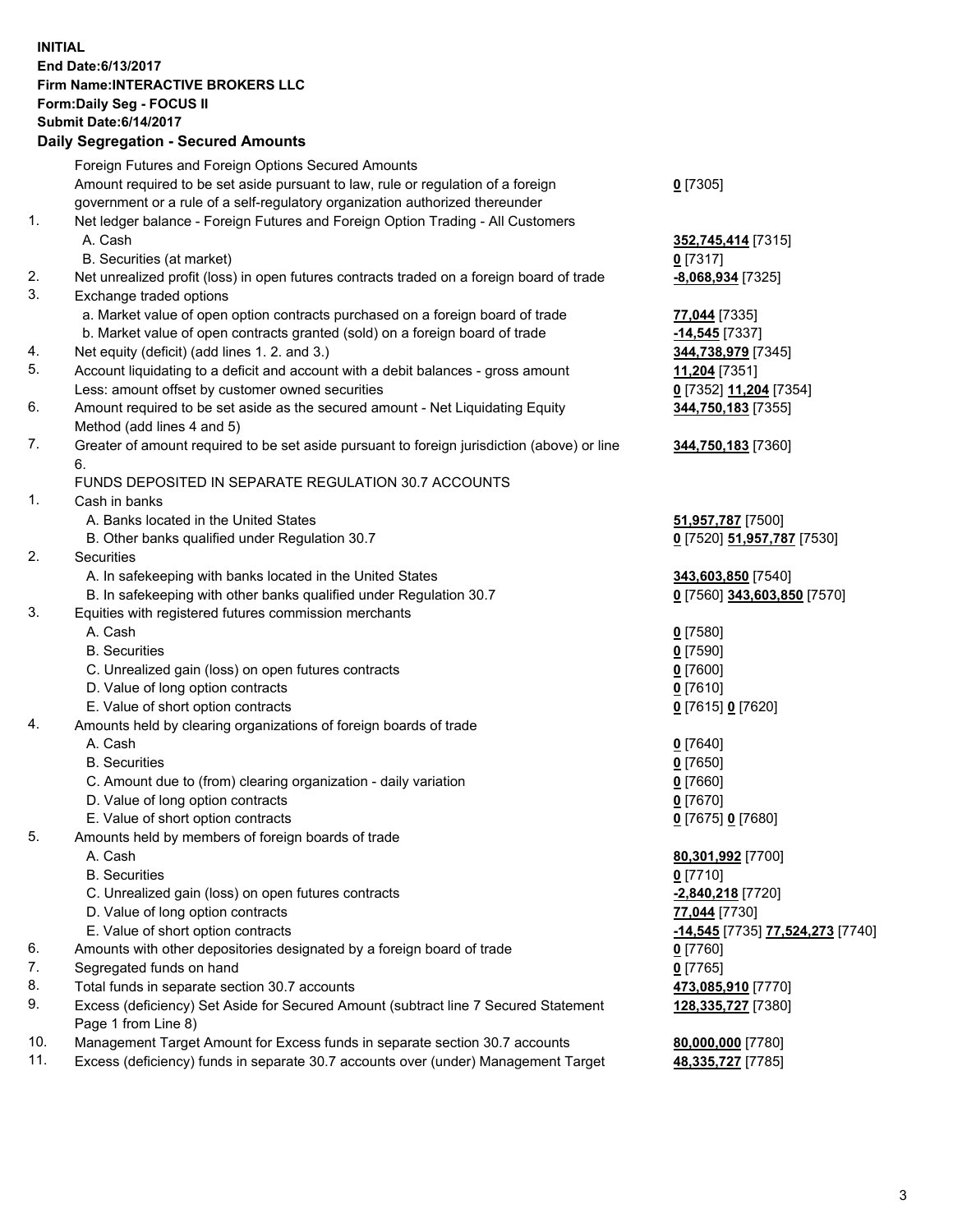**INITIAL End Date:6/13/2017 Firm Name:INTERACTIVE BROKERS LLC Form:Daily Seg - FOCUS II Submit Date:6/14/2017 Daily Segregation - Segregation Statement** SEGREGATION REQUIREMENTS(Section 4d(2) of the CEAct) 1. Net ledger balance A. Cash **3,910,582,570** [7010] B. Securities (at market) **0** [7020] 2. Net unrealized profit (loss) in open futures contracts traded on a contract market **-84,802,898** [7030] 3. Exchange traded options A. Add market value of open option contracts purchased on a contract market **303,049,547** [7032] B. Deduct market value of open option contracts granted (sold) on a contract market **-378,778,880** [7033] 4. Net equity (deficit) (add lines 1, 2 and 3) **3,750,050,339** [7040] 5. Accounts liquidating to a deficit and accounts with debit balances - gross amount **218,896** [7045] Less: amount offset by customer securities **0** [7047] **218,896** [7050] 6. Amount required to be segregated (add lines 4 and 5) **3,750,269,235** [7060] FUNDS IN SEGREGATED ACCOUNTS 7. Deposited in segregated funds bank accounts A. Cash **387,417,145** [7070] B. Securities representing investments of customers' funds (at market) **2,403,833,880** [7080] C. Securities held for particular customers or option customers in lieu of cash (at market) **0** [7090] 8. Margins on deposit with derivatives clearing organizations of contract markets A. Cash **25,273,405** [7100] B. Securities representing investments of customers' funds (at market) **1,238,128,257** [7110] C. Securities held for particular customers or option customers in lieu of cash (at market) **0** [7120] 9. Net settlement from (to) derivatives clearing organizations of contract markets **-4,137,966** [7130] 10. Exchange traded options A. Value of open long option contracts **303,060,689** [7132] B. Value of open short option contracts **-378,785,853** [7133] 11. Net equities with other FCMs A. Net liquidating equity **0** [7140] B. Securities representing investments of customers' funds (at market) **0** [7160] C. Securities held for particular customers or option customers in lieu of cash (at market) **0** [7170] 12. Segregated funds on hand **0** [7150] 13. Total amount in segregation (add lines 7 through 12) **3,974,789,557** [7180] 14. Excess (deficiency) funds in segregation (subtract line 6 from line 13) **224,520,322** [7190] 15. Management Target Amount for Excess funds in segregation **155,000,000** [7194]

16. Excess (deficiency) funds in segregation over (under) Management Target Amount Excess

**69,520,322** [7198]